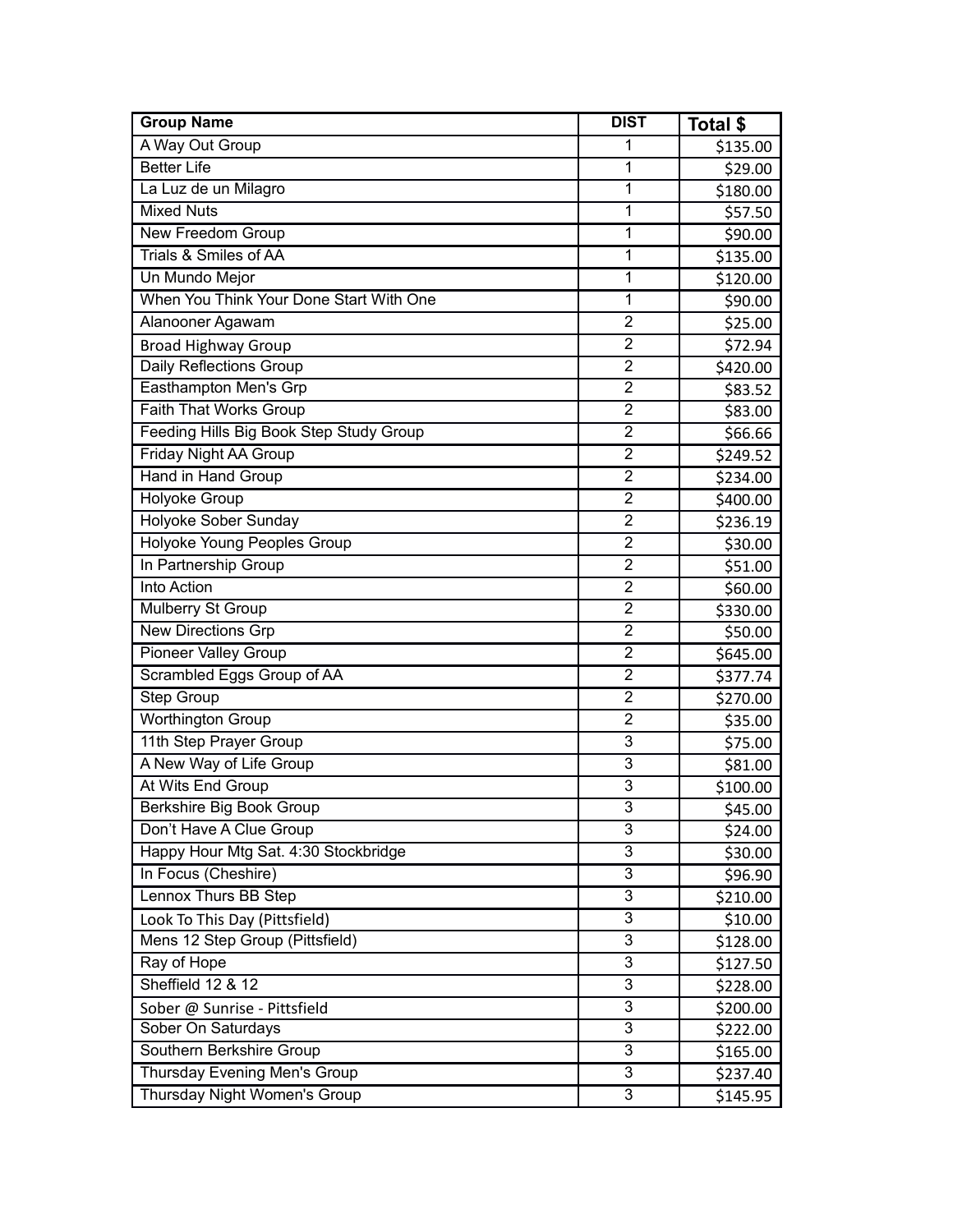| <b>Wednesday Step Group</b>                               | 3 | \$45.00    |
|-----------------------------------------------------------|---|------------|
| Young at Heart Group                                      | 3 | \$204.48   |
| 7 AM Eye Opener                                           | 4 | \$1,260.00 |
| After the 11th Hour Grp - Ashfield                        | 4 | \$120.00   |
| <b>Amherst Friday Night</b>                               | 4 | \$105.00   |
| <b>Amherst Monday Night Group</b>                         | 4 | \$172.50   |
| <b>Amherst Sunday Night Step</b>                          | 4 | \$114.00   |
| Amherst Tuesday 5:15 12 Step Group                        | 4 | \$30.00    |
| Been There Done That Group                                | 4 | \$180.00   |
| <b>Big Book Step Group Greenfield</b>                     | 4 | \$120.00   |
| <b>Buckland Wednesday Night Step Group</b>                | 4 | \$69.30    |
| <b>Chapman Street Group</b>                               | 4 | \$66.00    |
| <b>Conway Monday Night</b>                                | 4 | \$195.00   |
| <b>GLBT Group NoHo</b>                                    | 4 | \$50.00    |
| Haydenville Group                                         | 4 | \$67.50    |
| Northampton Big Book Step Study                           | 4 | \$463.20   |
| Northampton Saturday Nite                                 | 4 | \$315.00   |
| Promises Group                                            | 4 | \$54.00    |
| Shelburne Falls Group                                     | 4 | \$45.00    |
| South Deerfield BB                                        | 4 | \$270.00   |
| Sunday Reflections Group (Newman Center Umass Amherst)    | 4 | \$99.00    |
| <b>Sunderland Security Group</b>                          | 4 | \$133.90   |
| Valley Gay, Lesbian, Bisexual, Transgendered Group (GLBT) | 4 | \$50.00    |
| We Can, I Can't Group                                     | 4 | \$30.00    |
| Women's Sunday Serenity Group                             | 4 | \$72.16    |
| You Chair It - You Name It - Hadley                       | 4 | \$390.00   |
| <b>Belchertown Friday Night</b>                           | 5 | \$65.00    |
| Belchertown Saturday Night                                | 5 | \$100.00   |
| <b>Brimfield Hitchcock Academy Group</b>                  | 5 | \$113.00   |
| Chapter 2 Group                                           | 5 | \$75.00    |
| Chicopee Group                                            | 5 | \$120.00   |
| Chicopee Wednesday 12 Step Grp                            | 5 | \$30.00    |
| Clear The Air Group                                       | 5 | \$15.00    |
| Cold Spring Group Belchertown                             | 5 | \$30.00    |
| Do or Die                                                 | 5 | \$112.50   |
| East Longmeadow                                           | 5 | \$236.50   |
| Eye Opener Step Group                                     | 5 | \$105.00   |
| Keep it Simple Group                                      | 5 | \$570.00   |
| Longmeadow Group                                          | 5 | \$30.00    |
| Lost and Found                                            | 5 | \$96.00    |
| Ludlow Group                                              | 5 | \$95.00    |
| M&M Group Monday Mid Morning Group (East                  | 5 |            |
| Longmeadow)                                               |   | \$117.00   |
| Monson Green St Group                                     | 5 | \$103.83   |
| Morning Light                                             | 5 | \$137.00   |